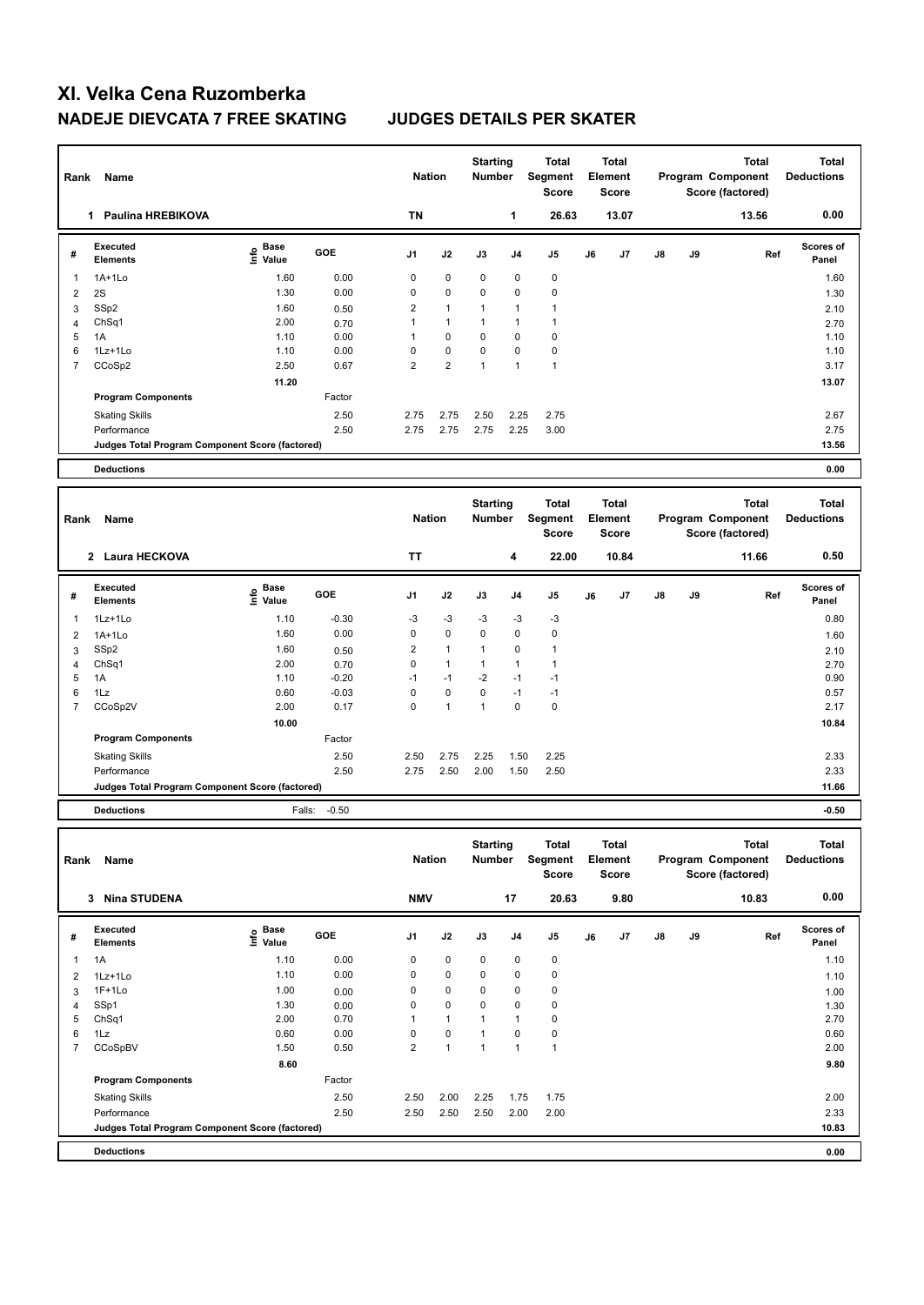| Rank           | Name                                            |                                                    |                   | <b>Nation</b>  |              | <b>Starting</b><br>Number        |                | Total<br><b>Segment</b><br><b>Score</b> |    | <b>Total</b><br>Element<br><b>Score</b> |    |    | <b>Total</b><br>Program Component<br>Score (factored) | <b>Total</b><br><b>Deductions</b> |
|----------------|-------------------------------------------------|----------------------------------------------------|-------------------|----------------|--------------|----------------------------------|----------------|-----------------------------------------|----|-----------------------------------------|----|----|-------------------------------------------------------|-----------------------------------|
|                | 4 Zuzana ORAVCOVA                               |                                                    |                   | <b>POK</b>     |              |                                  | 16             | 18.16                                   |    | 9.50                                    |    |    | 9.16                                                  | 0.50                              |
| #              | <b>Executed</b><br><b>Elements</b>              | $\frac{e}{E}$ Base<br>$\frac{E}{E}$ Value<br>Value | GOE               | J <sub>1</sub> | J2           | J3                               | J <sub>4</sub> | J <sub>5</sub>                          | J6 | J <sub>7</sub>                          | J8 | J9 | Ref                                                   | Scores of<br>Panel                |
| $\mathbf{1}$   | $1A+1T$                                         | 1.50                                               | $-0.27$           | $-1$           | $-1$         | $-2$                             | $-1$           | $-2$                                    |    |                                         |    |    |                                                       | 1.23                              |
| 2              | 1A                                              | 1.10                                               | $-0.13$           | $\mathbf 0$    | $-1$         | $-1$                             | $\mathbf 0$    | $-1$                                    |    |                                         |    |    |                                                       | 0.97                              |
| 3              | CoSp1V                                          | 1.30                                               | 0.50              | $\mathbf{1}$   | $\mathbf{1}$ | $\mathbf{1}$                     | 0              | $\mathbf{1}$                            |    |                                         |    |    |                                                       | 1.80                              |
| $\overline{4}$ | Ch <sub>Sq1</sub>                               | 2.00                                               | 0.00              | $\mathbf 0$    | $\mathbf{1}$ | 0                                | $\mathbf 0$    | $\mathbf 0$                             |    |                                         |    |    |                                                       | 2.00                              |
| 5              | 1Lz+1Lo                                         | 1.10                                               | 0.00              | $\mathbf 0$    | 0            | 0                                | $\mathbf 0$    | $-1$                                    |    |                                         |    |    |                                                       | 1.10                              |
| 6              | SSp2                                            | 1.60                                               | 0.50              | $\mathbf{1}$   | 0            | $\mathbf{1}$                     | $\mathbf{1}$   | $\mathbf{1}$                            |    |                                         |    |    |                                                       | 2.10                              |
| $\overline{7}$ | 1Lz                                             | 0.60                                               | $-0.30$           | $-3$           | $-3$         | $-3$                             | $-3$           | $-3$                                    |    |                                         |    |    |                                                       | 0.30                              |
|                |                                                 | 9.20                                               |                   |                |              |                                  |                |                                         |    |                                         |    |    |                                                       | 9.50                              |
|                | <b>Program Components</b>                       |                                                    | Factor            |                |              |                                  |                |                                         |    |                                         |    |    |                                                       |                                   |
|                | <b>Skating Skills</b>                           |                                                    | 2.50              | 2.00           | 2.00         | 1.75                             | 1.75           | 1.75                                    |    |                                         |    |    |                                                       | 1.83                              |
|                | Performance                                     |                                                    | 2.50              | 2.25           | 2.00         | 1.50                             | 1.75           | 1.75                                    |    |                                         |    |    |                                                       | 1.83                              |
|                | Judges Total Program Component Score (factored) |                                                    |                   |                |              |                                  |                |                                         |    |                                         |    |    |                                                       | 9.16                              |
|                |                                                 |                                                    |                   |                |              |                                  |                |                                         |    |                                         |    |    |                                                       |                                   |
|                | <b>Deductions</b>                               |                                                    | $-0.50$<br>Falls: |                |              |                                  |                |                                         |    |                                         |    |    |                                                       | $-0.50$                           |
|                |                                                 |                                                    |                   |                |              |                                  |                |                                         |    |                                         |    |    |                                                       |                                   |
| Rank           | Name                                            |                                                    |                   | <b>Nation</b>  |              | <b>Starting</b><br><b>Number</b> |                | <b>Total</b><br>Segment<br><b>Score</b> |    | <b>Total</b><br>Element<br>Score        |    |    | <b>Total</b><br>Program Component<br>Score (factored) | <b>Total</b><br><b>Deductions</b> |
|                | 5 Vanessa Sophia KALUZOVA                       |                                                    |                   | <b>NMV</b>     |              |                                  | 8              | 18.00                                   |    | 8.90                                    |    |    | 9.60                                                  | 0.50                              |
| #              | <b>Executed</b><br><b>Elements</b>              | <b>Base</b><br>١nf٥<br>Value                       | GOE               | J1             | J2           | J3                               | J <sub>4</sub> | J <sub>5</sub>                          | J6 | J7                                      | J8 | J9 | Ref                                                   | Scores of<br>Panel                |
| $\overline{1}$ | 1Lz+1Lo                                         | 1.10                                               | 0.00              | 0              | 0            | 0                                | 0              | $\mathbf 0$                             |    |                                         |    |    |                                                       | 1.10                              |
| $\overline{2}$ | 1A                                              | 1.10                                               | 0.00              | 0              | 0            | 0                                | 0              | $\mathbf 0$                             |    |                                         |    |    |                                                       | 1.10                              |
| 3              | SSp2                                            | 1.60                                               | 0.00              | $\mathbf 0$    | 0            | $\mathbf 0$                      | 0              | $\mathbf 0$                             |    |                                         |    |    |                                                       | 1.60                              |
| $\overline{4}$ | ChSq1                                           | 2.00                                               | 0.00              | 0              | 0            | 0                                | $\mathbf 0$    | $\mathbf 0$                             |    |                                         |    |    |                                                       | 2.00                              |
| 5              | $1\mathsf{L}z$                                  | 0.60                                               | 0.00              | $\Omega$       | 0            | 0                                | $\mathbf 0$    | $\mathbf 0$                             |    |                                         |    |    |                                                       | 0.60                              |
| 6              | $1F+1Lo$                                        | 1.00                                               | 0.00              | $\mathbf 0$    | $\mathbf 0$  | 0                                | $\mathbf 0$    | $\pmb{0}$                               |    |                                         |    |    |                                                       | 1.00                              |
| $\overline{7}$ | CCoSpBV                                         | 1.50                                               | 0.00              | $\mathbf 0$    | 0            | $-1$                             | 0              | $\mathbf 0$                             |    |                                         |    |    |                                                       | 1.50                              |
|                |                                                 | 8.90                                               |                   |                |              |                                  |                |                                         |    |                                         |    |    |                                                       | 8.90                              |
|                | <b>Program Components</b>                       |                                                    | Factor            |                |              |                                  |                |                                         |    |                                         |    |    |                                                       |                                   |
|                | <b>Skating Skills</b>                           |                                                    | 2.50              | 2.00           | 2.00         | 1.75                             | 2.00           | 1.75                                    |    |                                         |    |    |                                                       | 1.92                              |

**Judges Total Program Component Score (factored) 9.60**

**Deductions** Falls: -0.50 **-0.50**

| Rank           | Name                                            |                                    |            | <b>Nation</b>  |             | <b>Starting</b><br><b>Number</b> |                | <b>Total</b><br>Segment<br>Score |    | Total<br>Element<br><b>Score</b> |               |    | <b>Total</b><br>Program Component<br>Score (factored) | <b>Total</b><br><b>Deductions</b> |
|----------------|-------------------------------------------------|------------------------------------|------------|----------------|-------------|----------------------------------|----------------|----------------------------------|----|----------------------------------|---------------|----|-------------------------------------------------------|-----------------------------------|
|                | <b>Laura KOLMANOVA</b><br>6                     |                                    |            | <b>PUK</b>     |             |                                  | 6              | 17.42                            |    | 8.24                             |               |    | 9.18                                                  | 0.00                              |
| #              | Executed<br><b>Elements</b>                     | <b>Base</b><br>$\frac{6}{5}$ Value | <b>GOE</b> | J <sub>1</sub> | J2          | J3                               | J <sub>4</sub> | J <sub>5</sub>                   | J6 | J7                               | $\mathsf{J}8$ | J9 | Ref                                                   | <b>Scores of</b><br>Panel         |
| 1              | 1F                                              | 0.50                               | 0.00       | 0              | $\mathbf 0$ | $\mathbf 0$                      | $\mathbf 0$    | $\mathbf{1}$                     |    |                                  |               |    |                                                       | 0.50                              |
| 2              | $1Lz+1T$                                        | 1.00                               | $-0.03$    | $-1$           | $-1$        | 0                                | $\mathbf 0$    | 1                                |    |                                  |               |    |                                                       | 0.97                              |
| 3              | $1F+1Lo$                                        | 1.00                               | 0.07       | 0              | $\mathbf 0$ | 0                                | $\overline{1}$ | 1                                |    |                                  |               |    |                                                       | 1.07                              |
| 4              | CoSpBV                                          | 1.10                               | 0.00       | 0              | $\mathbf 0$ | $\Omega$                         | $\mathbf 0$    | $\mathbf 0$                      |    |                                  |               |    |                                                       | 1.10                              |
| 5              | ChSq1                                           | 2.00                               | 0.70       | 1              | 1           | 1                                | 1              | 1                                |    |                                  |               |    |                                                       | 2.70                              |
| 6              | 1Lz                                             | 0.60                               | 0.00       | 0              | 0           | 0                                | 0              | 0                                |    |                                  |               |    |                                                       | 0.60                              |
| $\overline{7}$ | SSp1                                            | 1.30                               | 0.00       | 0              | 0           | $-1$                             | 0              | $\mathbf{1}$                     |    |                                  |               |    |                                                       | 1.30                              |
|                |                                                 | 7.50                               |            |                |             |                                  |                |                                  |    |                                  |               |    |                                                       | 8.24                              |
|                | <b>Program Components</b>                       |                                    | Factor     |                |             |                                  |                |                                  |    |                                  |               |    |                                                       |                                   |
|                | <b>Skating Skills</b>                           |                                    | 2.50       | 2.00           | 1.75        | 1.50                             | 1.50           | 2.25                             |    |                                  |               |    |                                                       | 1.75                              |
|                | Performance                                     |                                    | 2.50       | 2.25           | 1.75        | 1.50                             | 1.75           | 2.50                             |    |                                  |               |    |                                                       | 1.92                              |
|                | Judges Total Program Component Score (factored) |                                    |            |                |             |                                  |                |                                  |    |                                  |               |    |                                                       | 9.18                              |
|                | <b>Deductions</b>                               |                                    |            |                |             |                                  |                |                                  |    |                                  |               |    |                                                       | 0.00                              |

! Not clear edge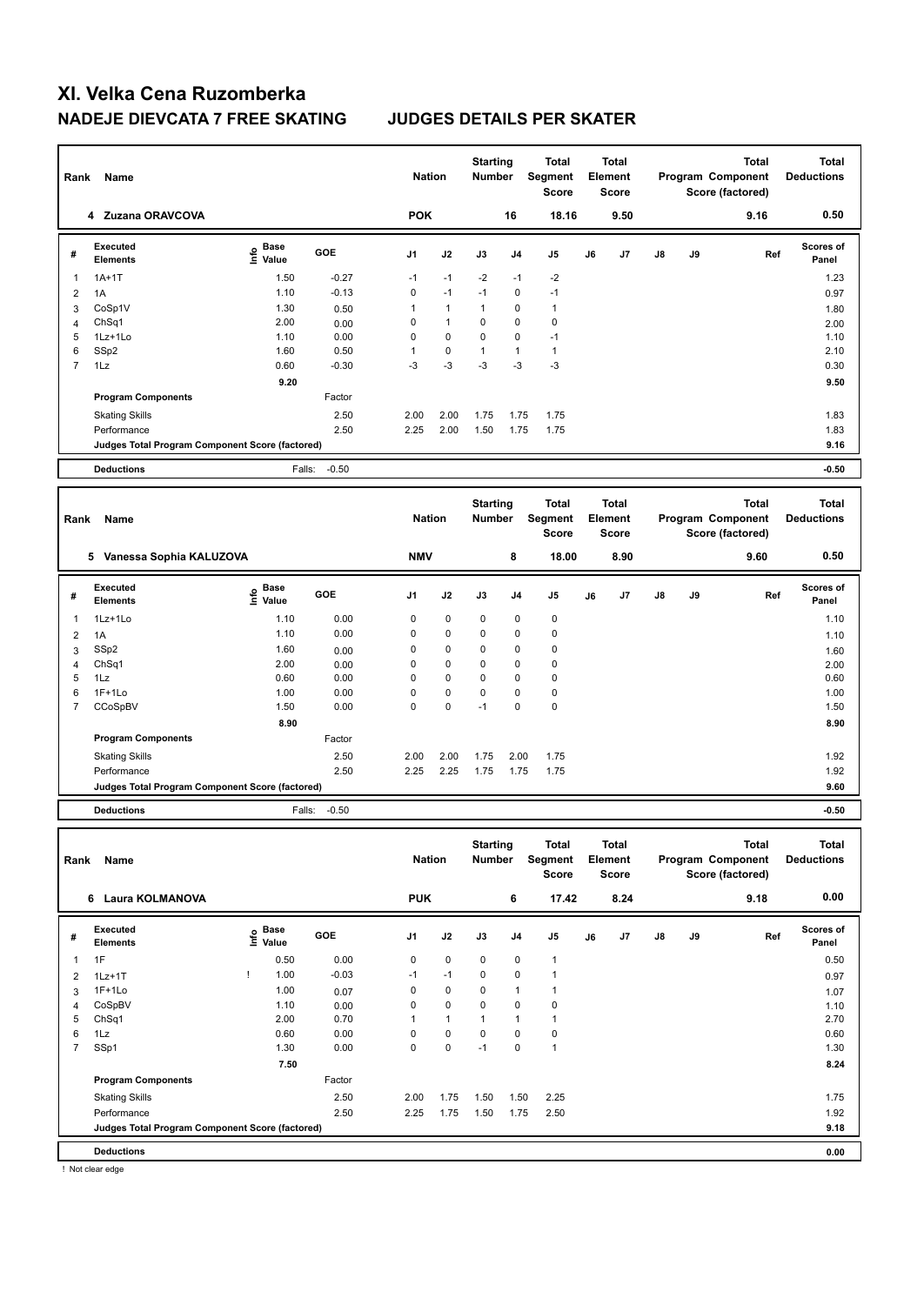| Rank           | Name                                            |                                           |         | <b>Nation</b>  |              | <b>Starting</b><br><b>Number</b> |                | <b>Total</b><br><b>Segment</b><br><b>Score</b> |    | <b>Total</b><br>Element<br><b>Score</b> |            |    | <b>Total</b><br>Program Component<br>Score (factored) | <b>Total</b><br><b>Deductions</b> |
|----------------|-------------------------------------------------|-------------------------------------------|---------|----------------|--------------|----------------------------------|----------------|------------------------------------------------|----|-----------------------------------------|------------|----|-------------------------------------------------------|-----------------------------------|
|                | 7 Maria SOVJAKOVA                               |                                           |         | <b>VRA</b>     |              |                                  | 3              | 17.10                                          |    | 8.97                                    |            |    | 8.13                                                  | 0.00                              |
| #              | <b>Executed</b><br><b>Elements</b>              | $\frac{e}{E}$ Base<br>$\frac{e}{E}$ Value | GOE     | J <sub>1</sub> | J2           | J3                               | J <sub>4</sub> | J <sub>5</sub>                                 | J6 | J7                                      | J8         | J9 | Ref                                                   | <b>Scores of</b><br>Panel         |
| -1             | ChSq1                                           | 2.00                                      | 0.00    | $\mathbf 0$    | $\pmb{0}$    | 0                                | $\mathbf 0$    | $\pmb{0}$                                      |    |                                         |            |    |                                                       | 2.00                              |
| $\overline{2}$ | 1F                                              | 0.50                                      | $-0.07$ | $\mathbf 0$    | $-1$         | 0                                | $-1$           | $-1$                                           |    |                                         |            |    |                                                       | 0.43                              |
| 3              | SSp2                                            | 1.60                                      | 0.50    | $\mathbf{1}$   | $\mathbf{1}$ | $\mathbf{1}$                     | $\mathbf{1}$   | $\mathbf{1}$                                   |    |                                         |            |    |                                                       | 2.10                              |
| $\overline{4}$ | $1Lz+1T$                                        | 1.00                                      | $-0.10$ | $-1$           | $-1$         | $-1$                             | $-1$           | $-1$                                           |    |                                         |            |    |                                                       | 0.90                              |
| 5              | 1Lz                                             | 0.60                                      | $-0.03$ | $-1$           | $\Omega$     | $\Omega$                         | $-1$           | $\mathbf 0$                                    |    |                                         |            |    |                                                       | 0.57                              |
| 6              | $1F+1T$                                         | 0.90                                      | $-0.10$ | $-1$           | $-1$         | $-1$                             | $-1$           | $-1$                                           |    |                                         |            |    |                                                       | 0.80                              |
| $\overline{7}$ | CCoSp1                                          | 2.00                                      | 0.17    | $\mathbf{1}$   | $\mathbf 0$  | $\mathbf 0$                      | $\mathbf 0$    | $\mathbf{1}$                                   |    |                                         |            |    |                                                       | 2.17                              |
|                |                                                 | 8.60                                      |         |                |              |                                  |                |                                                |    |                                         |            |    |                                                       | 8.97                              |
|                | <b>Program Components</b>                       |                                           | Factor  |                |              |                                  |                |                                                |    |                                         |            |    |                                                       |                                   |
|                | <b>Skating Skills</b>                           |                                           | 2.50    | 1.75           | 1.50         | 1.50                             | 1.50           | 1.50                                           |    |                                         |            |    |                                                       | 1.50                              |
|                | Performance                                     |                                           | 2.50    | 1.75           | 1.75         | 1.75                             | 1.75           | 1.75                                           |    |                                         |            |    |                                                       | 1.75                              |
|                | Judges Total Program Component Score (factored) |                                           |         |                |              |                                  |                |                                                |    |                                         |            |    |                                                       | 8.13                              |
|                |                                                 |                                           |         |                |              |                                  |                |                                                |    |                                         |            |    |                                                       |                                   |
|                | <b>Deductions</b>                               |                                           |         |                |              |                                  |                |                                                |    |                                         |            |    |                                                       | 0.00                              |
|                |                                                 |                                           |         |                |              |                                  |                |                                                |    |                                         |            |    |                                                       |                                   |
| Rank           | Name                                            |                                           |         | <b>Nation</b>  |              | <b>Starting</b><br><b>Number</b> |                | <b>Total</b><br>Segment<br><b>Score</b>        |    | <b>Total</b><br>Element<br><b>Score</b> |            |    | <b>Total</b><br>Program Component<br>Score (factored) | <b>Total</b><br><b>Deductions</b> |
|                | 8 Natalia KRIZANOVA                             |                                           |         | <b>BAJ</b>     |              |                                  | $\mathbf 2$    | 16.58                                          |    | 7.00                                    |            |    | 9.58                                                  | 0.00                              |
| #              | Executed<br><b>Elements</b>                     | <b>Base</b><br>e Base<br>⊆ Value          | GOE     | J <sub>1</sub> | J2           | J3                               | J <sub>4</sub> | J <sub>5</sub>                                 | J6 | J7                                      | ${\sf J8}$ | J9 | Ref                                                   | Scores of<br>Panel                |
| $\mathbf 1$    | $1F+1T$                                         | 0.90                                      | 0.00    | 0              | 0            | 0                                | 0              | 0                                              |    |                                         |            |    |                                                       | 0.90                              |
| $\overline{2}$ | ChSq1                                           | 2.00                                      | 0.00    | $\mathbf 0$    | 0            | 0                                | $\mathbf 0$    | $\mathbf 0$                                    |    |                                         |            |    |                                                       | 2.00                              |
| 3              | 1Lo                                             | 0.50                                      | 0.00    | $\mathbf 0$    | 0            | 0                                | $\mathbf 0$    | $\mathbf 0$                                    |    |                                         |            |    |                                                       | 0.50                              |
| $\overline{4}$ | <b>USpB</b>                                     | 1.00                                      | $-0.10$ | $-1$           | 0            | $\Omega$                         | $\mathbf 0$    | $-1$                                           |    |                                         |            |    |                                                       | 0.90                              |
| 5              | 1Lz+1Lo                                         | 1.10                                      | 0.00    | $\mathbf 0$    | 0            | 0                                | $\mathbf 0$    | $\mathbf 0$                                    |    |                                         |            |    |                                                       | 1.10                              |
| 6              | 1F                                              | 0.50                                      | 0.00    | $\mathbf 0$    | $\mathbf 0$  | $\mathbf 0$                      | $\mathbf 0$    | $\pmb{0}$                                      |    |                                         |            |    |                                                       | 0.50                              |
|                | $C_2C_2D1$                                      | 4.40                                      | 0.00    | $\overline{A}$ | $\sim$       | $\sim$                           | $\sim$         | $\sim$                                         |    |                                         |            |    |                                                       | 4.40                              |

|   | Judges Total Program Component Score (factored) |      |        |      |      |      |          |            | 9.58 |
|---|-------------------------------------------------|------|--------|------|------|------|----------|------------|------|
|   | Performance                                     |      | 2.50   | 2.00 | 2.00 | 2.00 | 2.00     | 2.00       | 2.00 |
|   | <b>Skating Skills</b>                           |      | 2.50   | 2.25 | 1.75 | 2.00 | 1.75     | 1.75       | 1.83 |
|   | <b>Program Components</b>                       |      | Factor |      |      |      |          |            |      |
|   |                                                 | 7.10 |        |      |      |      |          |            | 7.00 |
|   | CoSpBV                                          | 1.10 | 0.00   |      | 0    | 0    | $\Omega$ | $^{\circ}$ | 1.10 |
| 6 | 1F                                              | 0.50 | 0.00   |      |      |      |          | 0          | 0.50 |

**Deductions 0.00**

| Rank           | Name                                            |                                    |            | <b>Nation</b>  |                | <b>Starting</b><br><b>Number</b> |                | Total<br>Segment<br><b>Score</b> |    | <b>Total</b><br>Element<br><b>Score</b> |               |    | <b>Total</b><br>Program Component<br>Score (factored) | <b>Total</b><br><b>Deductions</b> |
|----------------|-------------------------------------------------|------------------------------------|------------|----------------|----------------|----------------------------------|----------------|----------------------------------|----|-----------------------------------------|---------------|----|-------------------------------------------------------|-----------------------------------|
|                | Natalia MASARIKOVA<br>9                         |                                    |            | <b>PUK</b>     |                |                                  | 13             | 16.56                            |    | 7.80                                    |               |    | 8.76                                                  | 0.00                              |
| #              | Executed<br><b>Elements</b>                     | <b>Base</b><br>$\frac{6}{5}$ Value | <b>GOE</b> | J <sub>1</sub> | J2             | J3                               | J <sub>4</sub> | J <sub>5</sub>                   | J6 | J7                                      | $\mathsf{J}8$ | J9 | Ref                                                   | <b>Scores of</b><br>Panel         |
|                | $1F+1Lo$                                        | 1.00                               | 0.00       | 0              | $\mathbf 0$    | $\mathbf 0$                      | $\mathbf 0$    | $\pmb{0}$                        |    |                                         |               |    |                                                       | 1.00                              |
| 2              | CoSpBV                                          | 1.10                               | 0.00       | 0              | $\mathbf 0$    | 0                                | 0              | 0                                |    |                                         |               |    |                                                       | 1.10                              |
| 3              | 1Lz+1Lo                                         | 1.10                               | 0.00       | 0              | $\mathbf 0$    | 0                                | $\pmb{0}$      | $\mathbf 0$                      |    |                                         |               |    |                                                       | 1.10                              |
| 4              | 1Lz                                             | 0.60                               | 0.00       | 0              | $\mathbf 0$    | $\mathbf 0$                      | $\mathbf 0$    | 1                                |    |                                         |               |    |                                                       | 0.60                              |
| 5              | ChSq1                                           | 2.00                               | 0.23       |                | $\overline{1}$ | 0                                | 0              | $\mathbf 0$                      |    |                                         |               |    |                                                       | 2.23                              |
| 6              | 1F                                              | 0.50                               | 0.00       | 0              | $\mathbf 0$    | 0                                | 0              | $\pmb{0}$                        |    |                                         |               |    |                                                       | 0.50                              |
| $\overline{7}$ | SSpB                                            | 1.10                               | 0.17       | 1              | $\mathbf 0$    | 0                                | 0              | $\mathbf{1}$                     |    |                                         |               |    |                                                       | 1.27                              |
|                |                                                 | 7.40                               |            |                |                |                                  |                |                                  |    |                                         |               |    |                                                       | 7.80                              |
|                | <b>Program Components</b>                       |                                    | Factor     |                |                |                                  |                |                                  |    |                                         |               |    |                                                       |                                   |
|                | <b>Skating Skills</b>                           |                                    | 2.50       | 1.75           | 1.75           | 1.50                             | 1.50           | 2.00                             |    |                                         |               |    |                                                       | 1.67                              |
|                | Performance                                     |                                    | 2.50       | 1.75           | 2.00           | 1.75                             | 1.75           | 2.25                             |    |                                         |               |    |                                                       | 1.83                              |
|                | Judges Total Program Component Score (factored) |                                    |            |                |                |                                  |                |                                  |    |                                         |               |    |                                                       | 8.76                              |
|                | <b>Deductions</b>                               |                                    |            |                |                |                                  |                |                                  |    |                                         |               |    |                                                       | 0.00                              |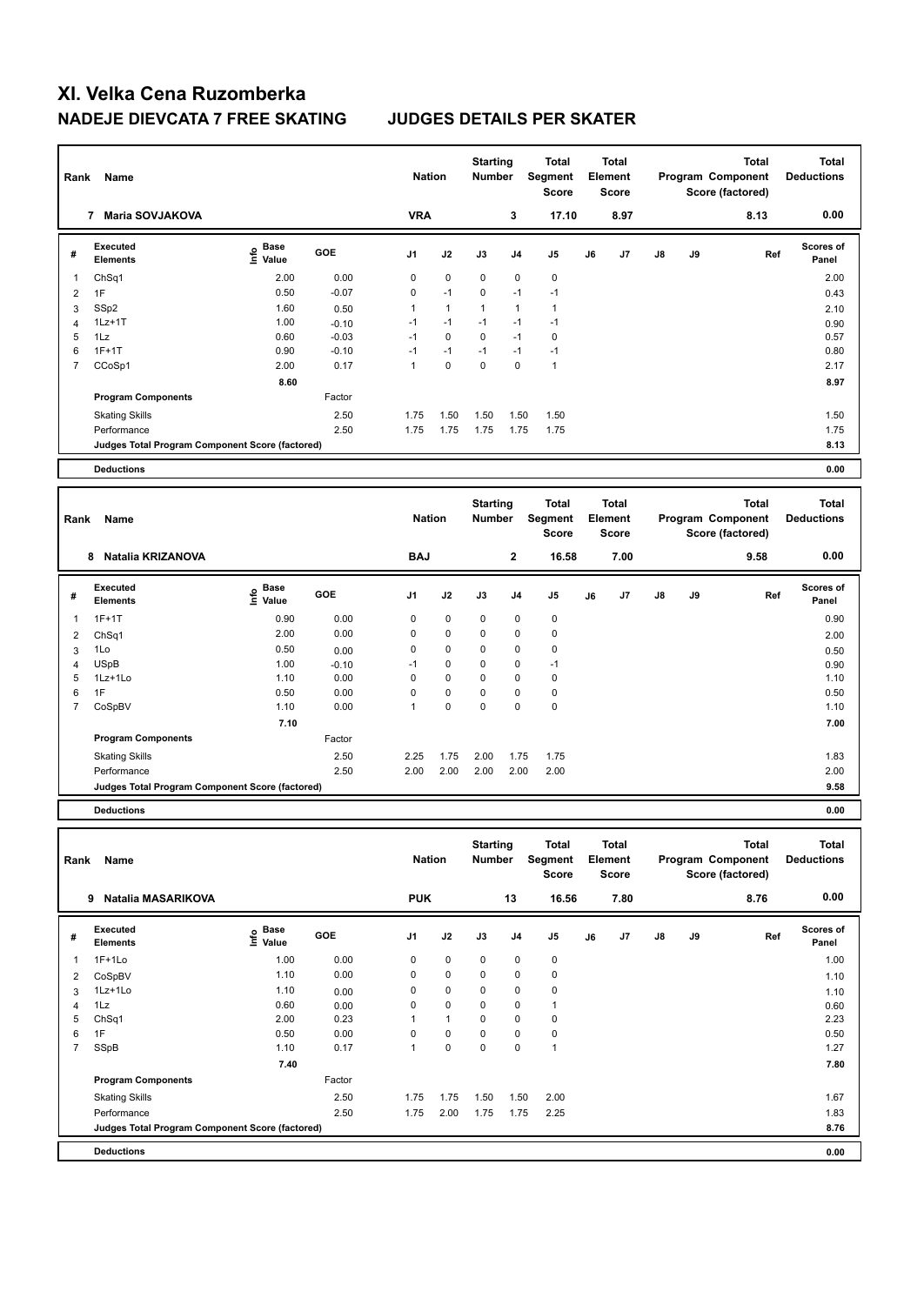| Rank           | Name                                            |                                           |         | <b>Nation</b>  |              | <b>Starting</b><br><b>Number</b> |                | <b>Total</b><br>Segment<br><b>Score</b> |    | <b>Total</b><br>Element<br><b>Score</b> |    |    | <b>Total</b><br>Program Component<br>Score (factored) | <b>Total</b><br><b>Deductions</b> |
|----------------|-------------------------------------------------|-------------------------------------------|---------|----------------|--------------|----------------------------------|----------------|-----------------------------------------|----|-----------------------------------------|----|----|-------------------------------------------------------|-----------------------------------|
|                | 10 Alica LENGYELOVA                             |                                           |         | <b>KEK</b>     |              |                                  | 14             | 15.36                                   |    | 7.30                                    |    |    | 8.56                                                  | 0.50                              |
| #              | <b>Executed</b><br><b>Elements</b>              | $\frac{e}{E}$ Base<br>$\frac{e}{E}$ Value | GOE     | J <sub>1</sub> | J2           | J3                               | J <sub>4</sub> | J <sub>5</sub>                          | J6 | J7                                      | J8 | J9 | Ref                                                   | Scores of<br>Panel                |
| $\mathbf{1}$   | $1F+1Lo$                                        | 1.00                                      | 0.00    | 0              | 0            | 0                                | $\mathbf{1}$   | $\mathbf 0$                             |    |                                         |    |    |                                                       | 1.00                              |
| $\overline{2}$ | ChSq1                                           | 2.00                                      | 0.00    | $\mathbf 0$    | 0            | 0                                | $\mathbf 0$    | $\mathbf 0$                             |    |                                         |    |    |                                                       | 2.00                              |
| 3              | 1F                                              | 0.50                                      | 0.00    | $\mathbf 0$    | 0            | $\Omega$                         | $\mathbf 0$    | $\mathbf 0$                             |    |                                         |    |    |                                                       | 0.50                              |
| $\overline{4}$ | SSp1                                            | 1.30                                      | 0.00    | $\mathbf 0$    | 0            | $\mathbf{1}$                     | $\mathbf 0$    | $\mathbf 0$                             |    |                                         |    |    |                                                       | 1.30                              |
| 5              | 1Lz+1Lo                                         | 1.10                                      | 0.00    | $\mathbf 0$    | 0            | 0                                | 0              | $\mathbf 0$                             |    |                                         |    |    |                                                       | 1.10                              |
| 6              | $1\mathsf{L}z$                                  | 0.60                                      | $-0.30$ | $-3$           | $-3$         | $-3$                             | $-3$           | $-3$                                    |    |                                         |    |    |                                                       | 0.30                              |
| $\overline{7}$ | CoSpBV                                          | 1.10                                      | 0.00    | $\Omega$       | $\mathbf 0$  | $\mathbf 0$                      | $\mathbf 0$    | $\mathbf 0$                             |    |                                         |    |    |                                                       | 1.10                              |
|                |                                                 | 7.60                                      |         |                |              |                                  |                |                                         |    |                                         |    |    |                                                       | 7.30                              |
|                | <b>Program Components</b>                       |                                           | Factor  |                |              |                                  |                |                                         |    |                                         |    |    |                                                       |                                   |
|                | <b>Skating Skills</b>                           |                                           | 2.50    | 1.75           | 1.75         | 1.75                             | 1.50           | 1.50                                    |    |                                         |    |    |                                                       | 1.67                              |
|                | Performance                                     |                                           | 2.50    | 1.75           | 1.75         | 1.75                             | 1.75           | 1.50                                    |    |                                         |    |    |                                                       | 1.75                              |
|                | Judges Total Program Component Score (factored) |                                           |         |                |              |                                  |                |                                         |    |                                         |    |    |                                                       | 8.56                              |
|                | <b>Deductions</b>                               | Falls:                                    |         |                |              |                                  |                |                                         |    |                                         |    |    |                                                       |                                   |
|                |                                                 |                                           |         |                |              |                                  |                |                                         |    |                                         |    |    |                                                       |                                   |
|                |                                                 |                                           | $-0.50$ |                |              |                                  |                |                                         |    |                                         |    |    |                                                       | $-0.50$                           |
| Rank           | Name                                            |                                           |         | <b>Nation</b>  |              | <b>Starting</b><br><b>Number</b> |                | <b>Total</b><br>Segment<br><b>Score</b> |    | <b>Total</b><br>Element<br><b>Score</b> |    |    | <b>Total</b><br>Program Component<br>Score (factored) | <b>Total</b><br><b>Deductions</b> |
|                | 11 Liliana BATOVA                               |                                           |         | <b>KEK</b>     |              |                                  | 7              | 14.60                                   |    | 7.10                                    |    |    | 7.50                                                  | 0.00                              |
| #              | <b>Executed</b><br><b>Elements</b>              | e Base<br>E Value                         | GOE     | J <sub>1</sub> | J2           | J3                               | J <sub>4</sub> | J <sub>5</sub>                          | J6 | J7                                      | J8 | J9 | Ref                                                   | Scores of<br>Panel                |
| $\mathbf{1}$   | 1Lo                                             | 0.50                                      | 0.00    | $\mathbf 0$    | $\mathbf 0$  | 0                                | $\mathbf 0$    | $\mathbf 0$                             |    |                                         |    |    |                                                       | 0.50                              |
| $\overline{2}$ | $1F+1T$                                         | 0.90                                      | 0.00    | 0              | 0            | 0                                | 0              | $\mathbf 0$                             |    |                                         |    |    |                                                       | 0.90                              |
| 3              | SSp1                                            | 1.30                                      | 0.00    | 0              | 0            | 0                                | $\mathbf 0$    | $\mathbf 0$                             |    |                                         |    |    |                                                       |                                   |
| $\overline{4}$ | 1F                                              | 0.50                                      | 0.00    | $\mathbf 0$    | 0            | 0                                | $\mathbf 0$    | $\mathbf 0$                             |    |                                         |    |    |                                                       | 1.30<br>0.50                      |
| 5              | ChSq1                                           | 2.00                                      | 0.00    | $\Omega$       | $\mathbf{0}$ | $\Omega$                         | $\Omega$       | $\mathbf 0$                             |    |                                         |    |    |                                                       | 2.00                              |
| 6              | $1Lo+1T$                                        | 0.90                                      | 0.00    | $-1$           | 0            | 0                                | 0              | $\mathbf 0$                             |    |                                         |    |    |                                                       | 0.90                              |
| $\overline{7}$ | <b>USpB</b>                                     | 1.00                                      | 0.00    | $\Omega$       | $\Omega$     | $\mathbf 0$                      | $\Omega$       | $\pmb{0}$                               |    |                                         |    |    |                                                       | 1.00                              |
|                |                                                 | 7.10                                      |         |                |              |                                  |                |                                         |    |                                         |    |    |                                                       | 7.10                              |
|                | <b>Program Components</b>                       |                                           | Factor  |                |              |                                  |                |                                         |    |                                         |    |    |                                                       |                                   |
|                |                                                 |                                           | 2.50    | 1.50           | 1.50         | 1.25                             | 1.50           | 1.75                                    |    |                                         |    |    |                                                       | 1.50                              |
|                | <b>Skating Skills</b><br>Performance            |                                           | 2.50    | 1.50           | 1.50         | 1.50                             | 1.50           | 2.00                                    |    |                                         |    |    |                                                       | 1.50                              |

**Deductions 0.00**

| Rank           | Name                                            |                                    |            | <b>Nation</b>  |             | <b>Starting</b><br><b>Number</b> |                | Total<br>Segment<br><b>Score</b> |    | <b>Total</b><br>Element<br><b>Score</b> |               |    | <b>Total</b><br>Program Component<br>Score (factored) | <b>Total</b><br><b>Deductions</b> |
|----------------|-------------------------------------------------|------------------------------------|------------|----------------|-------------|----------------------------------|----------------|----------------------------------|----|-----------------------------------------|---------------|----|-------------------------------------------------------|-----------------------------------|
| 12             | <b>Magdalena JANCOVICOVA</b>                    |                                    |            | <b>NRH</b>     |             |                                  | 11             | 13.43                            |    | 5.73                                    |               |    | 7.70                                                  | 0.00                              |
| #              | Executed<br><b>Elements</b>                     | <b>Base</b><br>$\frac{6}{5}$ Value | <b>GOE</b> | J <sub>1</sub> | J2          | J3                               | J <sub>4</sub> | J5                               | J6 | J7                                      | $\mathsf{J}8$ | J9 | Ref                                                   | <b>Scores of</b><br>Panel         |
|                | $1F+1Lo$                                        | 1.00                               | $-0.10$    | 0              | $-1$        | $-1$                             | $-1$           | $-1$                             |    |                                         |               |    |                                                       | 0.90                              |
| 2              | 1Lz+1Lo                                         | 1.10                               | 0.00       | $\mathbf 0$    | $\mathbf 0$ | $\mathbf 0$                      | $\mathbf 0$    | 0                                |    |                                         |               |    |                                                       | 1.10                              |
| 3              | CoSpBV                                          | 1.10                               | $-0.30$    | 0              | $-1$        | $-1$                             | $-2$           | $-1$                             |    |                                         |               |    |                                                       | 0.80                              |
| 4              | 1F                                              | 0.50                               | 0.00       | 0              | $\mathbf 0$ | 0                                | $\mathbf 0$    | 0                                |    |                                         |               |    |                                                       | 0.50                              |
| 5              | ChSq1                                           | 2.00                               | $-0.17$    | 0              | $\mathbf 0$ | 0                                | $-3$           | $-1$                             |    |                                         |               |    |                                                       | 1.83                              |
| 6              | 1Lz                                             | 0.60                               | 0.00       | 0              | $\pmb{0}$   | 0                                | 0              | $-1$                             |    |                                         |               |    |                                                       | 0.60                              |
| $\overline{7}$ | SSp                                             | 0.00                               | 0.00       |                |             |                                  |                | ٠                                |    |                                         |               |    |                                                       | 0.00                              |
|                |                                                 | 6.30                               |            |                |             |                                  |                |                                  |    |                                         |               |    |                                                       | 5.73                              |
|                | <b>Program Components</b>                       |                                    | Factor     |                |             |                                  |                |                                  |    |                                         |               |    |                                                       |                                   |
|                | <b>Skating Skills</b>                           |                                    | 2.50       | 1.75           | 1.75        | 1.50                             | 1.25           | 1.25                             |    |                                         |               |    |                                                       | 1.50                              |
|                | Performance                                     |                                    | 2.50       | 2.00           | 1.75        | 1.50                             | 1.00           | 1.50                             |    |                                         |               |    |                                                       | 1.58                              |
|                | Judges Total Program Component Score (factored) |                                    |            |                |             |                                  |                |                                  |    |                                         |               |    |                                                       | 7.70                              |
|                | <b>Deductions</b>                               |                                    |            |                |             |                                  |                |                                  |    |                                         |               |    |                                                       | 0.00                              |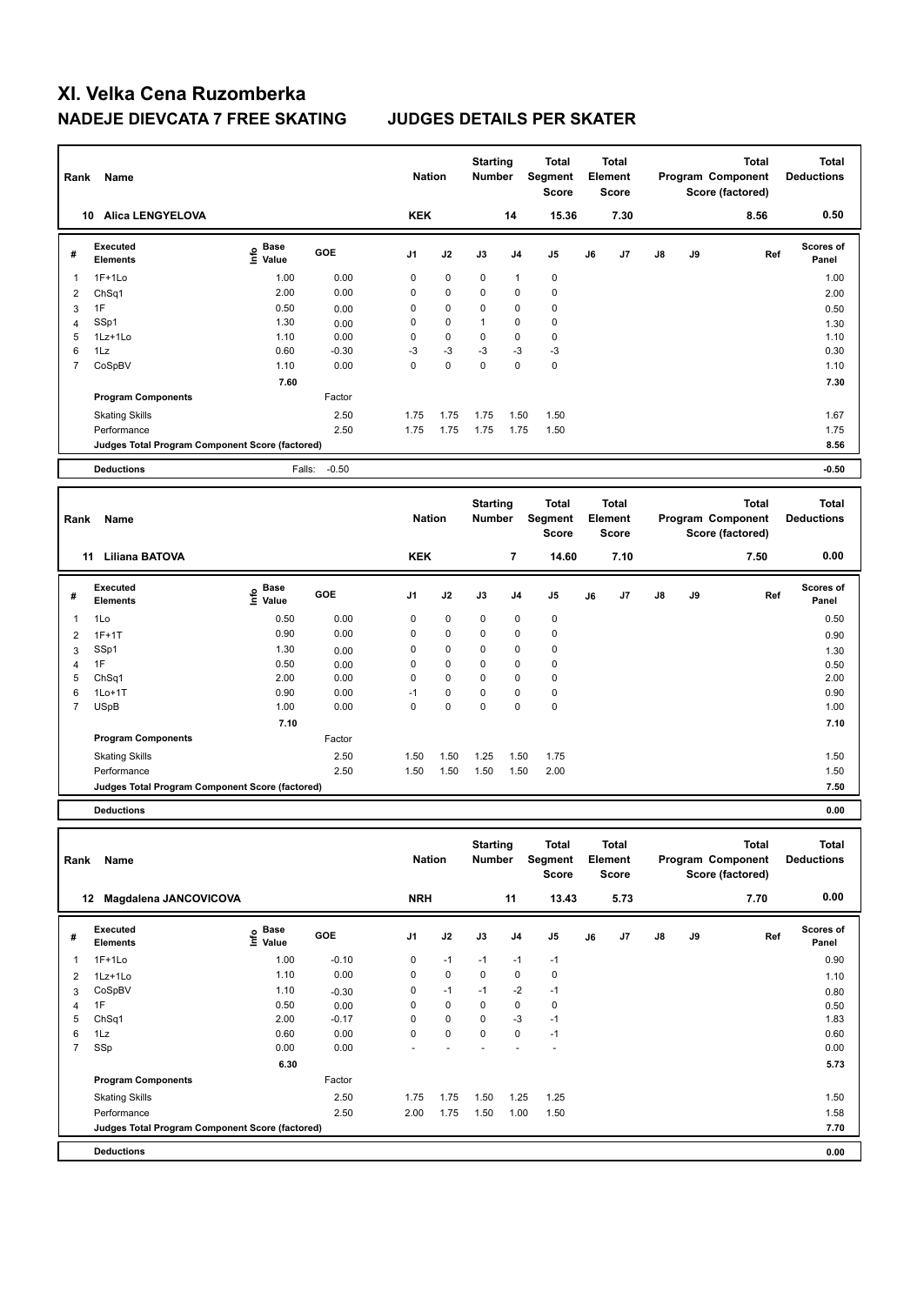| Rank                | Name                                            |                                           |                   | <b>Nation</b>  |                          | <b>Starting</b><br>Number        |                | Total<br>Segment<br><b>Score</b>        |    | <b>Total</b><br>Element<br><b>Score</b> |    |    | <b>Total</b><br>Program Component<br>Score (factored) | <b>Total</b><br><b>Deductions</b> |
|---------------------|-------------------------------------------------|-------------------------------------------|-------------------|----------------|--------------------------|----------------------------------|----------------|-----------------------------------------|----|-----------------------------------------|----|----|-------------------------------------------------------|-----------------------------------|
|                     | 13 Sara ANDRASOVA                               |                                           |                   | <b>KEK</b>     |                          |                                  | 10             | 12.77                                   |    | 5.57                                    |    |    | 7.70                                                  | 0.50                              |
| #                   | <b>Executed</b><br><b>Elements</b>              | $\frac{e}{E}$ Base<br>$\frac{e}{E}$ Value | GOE               | J <sub>1</sub> | J2                       | J3                               | J <sub>4</sub> | J <sub>5</sub>                          | J6 | J <sub>7</sub>                          | J8 | J9 | Ref                                                   | Scores of<br>Panel                |
| $\mathbf{1}$        | ChSq1                                           | 2.00                                      | 0.00              | $\mathbf 0$    | $\mathbf 0$              | 0                                | $\mathbf 0$    | $\pmb{0}$                               |    |                                         |    |    |                                                       | 2.00                              |
| $\overline{2}$      | $1F+1T$                                         | 0.90                                      | $-0.13$           | $-2$           | $-1$                     | $-1$                             | $-1$           | $-2$                                    |    |                                         |    |    |                                                       | 0.77                              |
| 3                   | 1F                                              | 0.50                                      | 0.00              | $\mathbf 0$    | $\mathbf 0$              | 0                                | $\mathbf 0$    | $\mathbf 0$                             |    |                                         |    |    |                                                       | 0.50                              |
| $\overline{4}$      | SSp                                             | 0.00                                      | 0.00              |                | $\overline{\phantom{a}}$ |                                  | $\overline{a}$ | $\overline{a}$                          |    |                                         |    |    |                                                       | 0.00                              |
| 5                   | 1Lz                                             | 0.60                                      | 0.00              | $\mathbf 0$    | 0                        | 0                                | $-1$           | $\mathbf 0$                             |    |                                         |    |    |                                                       | 0.60                              |
| 6                   | CoSpBV                                          | 1.10                                      | 0.00              | $\mathbf 0$    | 0                        | 0                                | 0              | $\pmb{0}$                               |    |                                         |    |    |                                                       | 1.10                              |
| $\overline{7}$      | $1S+1Lo$                                        | 0.90                                      | $-0.30$           | $-3$           | $-3$                     | $-3$                             | $-3$           | $-3$                                    |    |                                         |    |    |                                                       | 0.60                              |
|                     |                                                 | 6.00                                      |                   |                |                          |                                  |                |                                         |    |                                         |    |    |                                                       | 5.57                              |
|                     | <b>Program Components</b>                       |                                           | Factor            |                |                          |                                  |                |                                         |    |                                         |    |    |                                                       |                                   |
|                     | <b>Skating Skills</b>                           |                                           | 2.50              | 1.50           | 1.50                     | 1.50                             | 1.25           | 1.50                                    |    |                                         |    |    |                                                       | 1.50                              |
|                     | Performance                                     |                                           | 2.50              | 1.75           | 1.50                     | 1.50                             | 1.50           | 1.75                                    |    |                                         |    |    |                                                       | 1.58                              |
|                     | Judges Total Program Component Score (factored) |                                           |                   |                |                          |                                  |                |                                         |    |                                         |    |    |                                                       | 7.70                              |
|                     |                                                 |                                           |                   |                |                          |                                  |                |                                         |    |                                         |    |    |                                                       |                                   |
|                     |                                                 |                                           |                   |                |                          |                                  |                |                                         |    |                                         |    |    |                                                       |                                   |
|                     | <b>Deductions</b>                               |                                           | $-0.50$<br>Falls: |                |                          |                                  |                |                                         |    |                                         |    |    |                                                       | $-0.50$                           |
| Rank                | Name                                            |                                           |                   | <b>Nation</b>  |                          | <b>Starting</b><br><b>Number</b> |                | <b>Total</b><br>Segment<br><b>Score</b> |    | <b>Total</b><br>Element<br>Score        |    |    | <b>Total</b><br>Program Component<br>Score (factored) | <b>Total</b><br><b>Deductions</b> |
|                     | 14 Lucia VALASKOVA                              |                                           |                   | ZAK            |                          |                                  | 12             | 10.36                                   |    | 4.93                                    |    |    | 5.43                                                  | 0.00                              |
| #                   | <b>Executed</b><br><b>Elements</b>              | <b>Base</b><br>١nf٥<br>Value              | GOE               | J <sub>1</sub> | J2                       | J3                               | J <sub>4</sub> | J <sub>5</sub>                          | J6 | J7                                      | J8 | J9 | Ref                                                   | Scores of<br>Panel                |
| $\overline{1}$      | $1S+1Lo$                                        | 0.90                                      | $-0.10$           | 0              | 0                        | $-1$                             | $-2$           | $-2$                                    |    |                                         |    |    |                                                       | 0.80                              |
| $\overline{2}$      |                                                 | 1.00                                      | 0.00              | 0              | 0                        | 0                                | $\pmb{0}$      | $\mathbf 0$                             |    |                                         |    |    |                                                       |                                   |
|                     | <b>USpB</b><br>1Lo                              | 0.50                                      |                   | $\mathbf 0$    | $\mathbf 0$              | $-1$                             | $-2$           | $-2$                                    |    |                                         |    |    |                                                       | 1.00                              |
| 3<br>$\overline{4}$ | $1S+1T$                                         | 0.80                                      | $-0.10$<br>0.00   | $\mathbf 0$    | 0                        | 0                                | $\mathbf 0$    | $-2$                                    |    |                                         |    |    |                                                       | 0.40<br>0.80                      |
| 5                   | ChSq1                                           | 2.00                                      | $-0.50$           | $\mathbf 0$    | $-1$                     | $-1$                             | $-1$           | $-2$                                    |    |                                         |    |    |                                                       | 1.50                              |
| 6                   | 1F                                              | 0.50                                      | $-0.07$           | $\Omega$       | $\mathbf{0}$             | $\mathbf 0$                      | $-2$           | $-2$                                    |    |                                         |    |    |                                                       | 0.43                              |
| $\overline{7}$      | SSp                                             | 0.00                                      | 0.00              |                |                          |                                  |                | ä,                                      |    |                                         |    |    |                                                       | 0.00                              |
|                     |                                                 | 5.70                                      |                   |                |                          |                                  |                |                                         |    |                                         |    |    |                                                       | 4.93                              |
|                     | <b>Program Components</b>                       |                                           | Factor            |                |                          |                                  |                |                                         |    |                                         |    |    |                                                       |                                   |
|                     | <b>Skating Skills</b>                           |                                           | 2.50              | 1.25           | 1.00                     | 1.00                             | 1.00           | 1.00                                    |    |                                         |    |    |                                                       | 1.00                              |

**Judges Total Program Component Score (factored) 5.43**

**Deductions 0.00**

| Rank           | Name                                            |   |                             |            | <b>Nation</b>  |             | <b>Starting</b><br><b>Number</b> |                | <b>Total</b><br>Segment<br>Score |    | <b>Total</b><br>Element<br><b>Score</b> |               |    | <b>Total</b><br>Program Component<br>Score (factored) | <b>Total</b><br><b>Deductions</b> |
|----------------|-------------------------------------------------|---|-----------------------------|------------|----------------|-------------|----------------------------------|----------------|----------------------------------|----|-----------------------------------------|---------------|----|-------------------------------------------------------|-----------------------------------|
| 15             | <b>Ela MARKOVA</b>                              |   |                             |            | <b>ZVM</b>     |             |                                  | 9              | 8.70                             |    | 2.94                                    |               |    | 6.26                                                  | 0.50                              |
| #              | Executed<br><b>Elements</b>                     |   | Base<br>$\frac{e}{E}$ Value | <b>GOE</b> | J <sub>1</sub> | J2          | J3                               | J <sub>4</sub> | J <sub>5</sub>                   | J6 | J7                                      | $\mathsf{J}8$ | J9 | Ref                                                   | <b>Scores of</b><br>Panel         |
|                | ChSq                                            |   | 0.00                        | 0.00       |                |             |                                  |                |                                  |    |                                         |               |    |                                                       | 0.00                              |
| 2              | 1F                                              |   | 0.50                        | $-0.13$    | $-1$           | $-1$        | $-2$                             | $-1$           | $-2$                             |    |                                         |               |    |                                                       | 0.37                              |
| 3              | CoSp                                            |   | 0.00                        | 0.00       |                |             |                                  |                | $\overline{\phantom{a}}$         |    |                                         |               |    |                                                       | 0.00                              |
| 4              | 1Lze                                            | e | 0.50                        | $-0.20$    | $-2$           | $-2$        | $-1$                             | $-2$           | $-2$                             |    |                                         |               |    |                                                       | 0.30                              |
| 5              | SSp1                                            |   | 1.30                        | 0.00       | 0              | $\mathbf 0$ | 0                                | $\pmb{0}$      | $\mathbf 0$                      |    |                                         |               |    |                                                       | 1.30                              |
| 6              | $1S+1Lo$                                        |   | 0.90                        | $-0.13$    | $-2$           | $-1$        | $-1$                             | $-2$           | $-1$                             |    |                                         |               |    |                                                       | 0.77                              |
| $\overline{7}$ | 1F+Lo                                           |   | 0.50                        | $-0.30$    | $-3$           | $-3$        | $-3$                             | $-3$           | $-3$                             |    |                                         |               |    |                                                       | 0.20                              |
|                |                                                 |   | 3.70                        |            |                |             |                                  |                |                                  |    |                                         |               |    |                                                       | 2.94                              |
|                | <b>Program Components</b>                       |   |                             | Factor     |                |             |                                  |                |                                  |    |                                         |               |    |                                                       |                                   |
|                | <b>Skating Skills</b>                           |   |                             | 2.50       | 1.50           | 1.25        | 1.00                             | 1.00           | 1.25                             |    |                                         |               |    |                                                       | 1.17                              |
|                | Performance                                     |   |                             | 2.50       | 1.50           | 1.25        | 1.25                             | 1.00           | 1.50                             |    |                                         |               |    |                                                       | 1.33                              |
|                | Judges Total Program Component Score (factored) |   |                             |            |                |             |                                  |                |                                  |    |                                         |               |    |                                                       | 6.26                              |
|                | <b>Deductions</b>                               |   | Falls:                      | $-0.50$    |                |             |                                  |                |                                  |    |                                         |               |    |                                                       | $-0.50$                           |

e Wrong edge